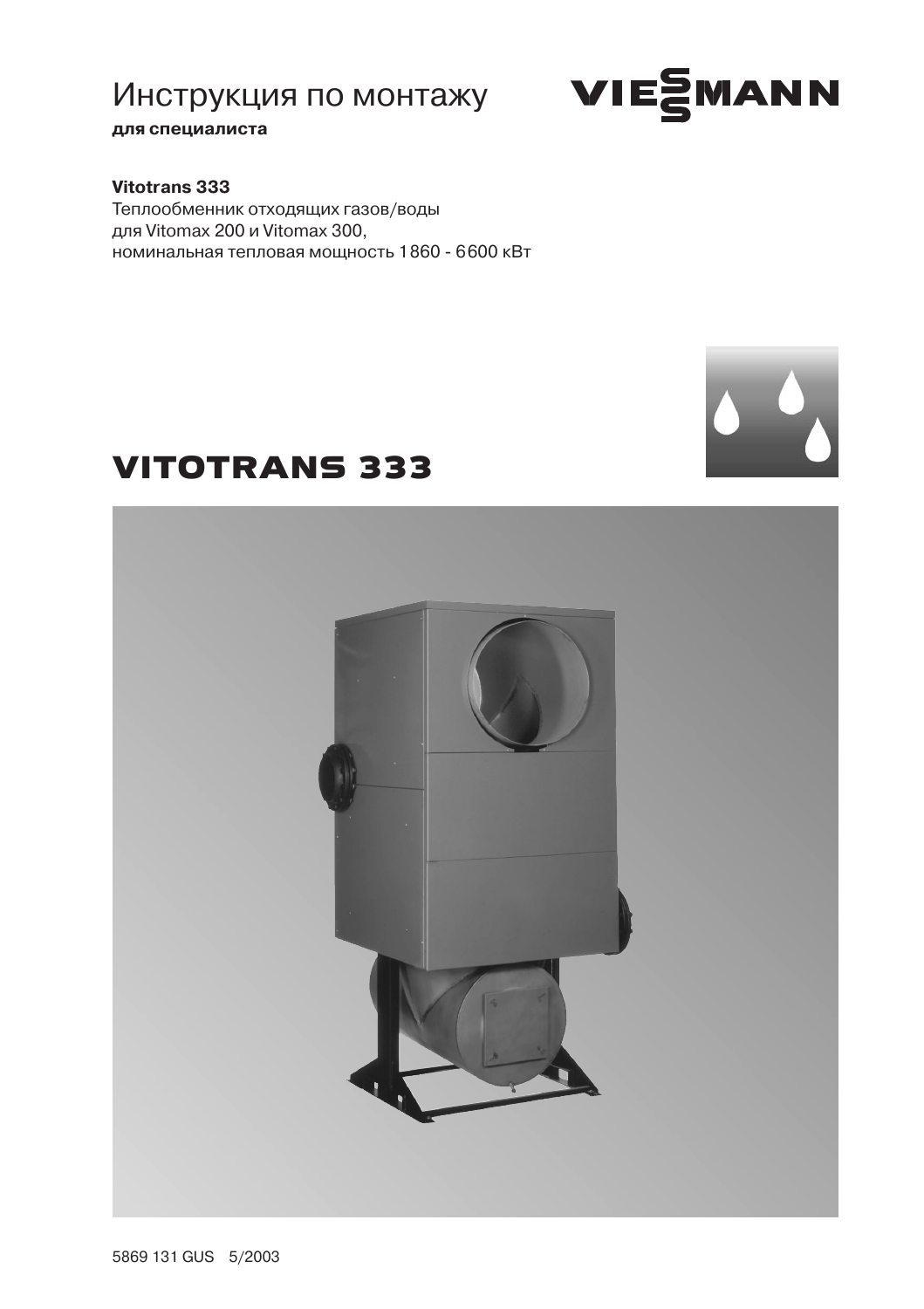### Указания по технике безопасности



Во избежание опасностей, физического и материального ушерба просим строго придерживаться данных указаний по технике безопасности.

#### Правила техники безопасности

Монтаж, первичный ввод в эксплуатацию, осмотр, техническое обслуживание и ремонт должны выполняться уполномоченным квалифицированным персоналом (фирмой по отопительной технике или монтажной организацией, работающей на договорных началах).

Необходимо придерживаться соответствующих правил техники безопасности по DIN, EN, DVGW, TRGI, TRF и VDE. См. также листок "Правила техники безопасности" в папке "Документация по проектированию Vitotec".

Для котельных установок, на которые распространяется действие руководящих указаний по аппаратам, работающим под давлением, требуется получить разрешение согласно действующим руководящим указаниям.

Перед проведением работ на приборе/ отопительной установке их необходимо обесточить (например, вывернув отдельный предохранитель или выключив главный выключатель) и принять меры по предотвращению их повторного вклюнениа

При использовании в качестве топлива газа закрыть запорный газовый кран и предохранить его от случайного открытия.

#### Работы на газопроводке

должны выполняться только слесарем, получившим допуск от ответственной газоснабжающей организации. Выполнить работы по вводу в эксплуатацию газовой установки, предписанные **TRGI или TRFI** 

#### ∧ Указание по технике безопасности!

Так выделяется информация, учет которой важен для обеспечения безопасности людей и сохранности материальных ценностей.

### Информация об изделии

Теплообменник отходящих газов/воды в сочетании с Vitomax 200 и Vitomax 300 как конденсатный модуль для закрытых отопительных установок по DIN 4751.

Доп. изб. рабочее давление 6 или 10 бар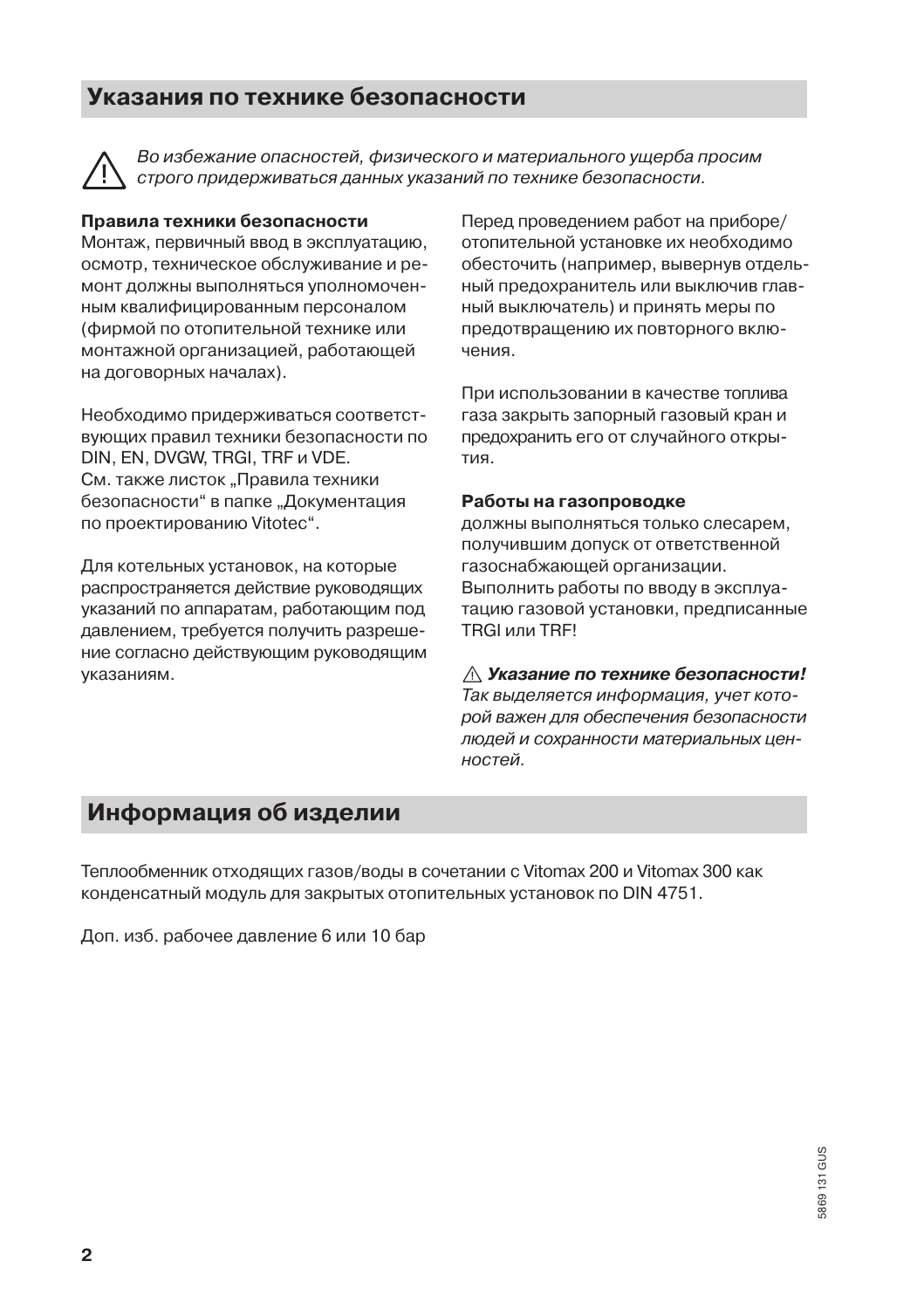### Оглавление

|                                                                                                                      | Стр.           |
|----------------------------------------------------------------------------------------------------------------------|----------------|
|                                                                                                                      | 2              |
| Информация об изделии приписания и против по не при приняти и против по не при при при при при при                   | $\overline{2}$ |
| <b>Установка Vitotrans 333 после после по полнети против с после по полнети по полнети по полнети по по</b>          | $\overline{4}$ |
| Подключение на стороне греющего контура попродним подключение на стороне греющего контура поподавшим подключением    |                |
| Подключение на стороне газохода политической политической подключение на стороне газохода политической политической  | 7              |
|                                                                                                                      |                |
|                                                                                                                      |                |
|                                                                                                                      |                |
| <b>Указание по вводу в эксплуатацию</b> пополнительностроенности и так и так и так и так                             |                |
| <b>Технические данные</b> поставка по поставка на стала по поставка на стала по поставка на стала по поставка на ста | 15             |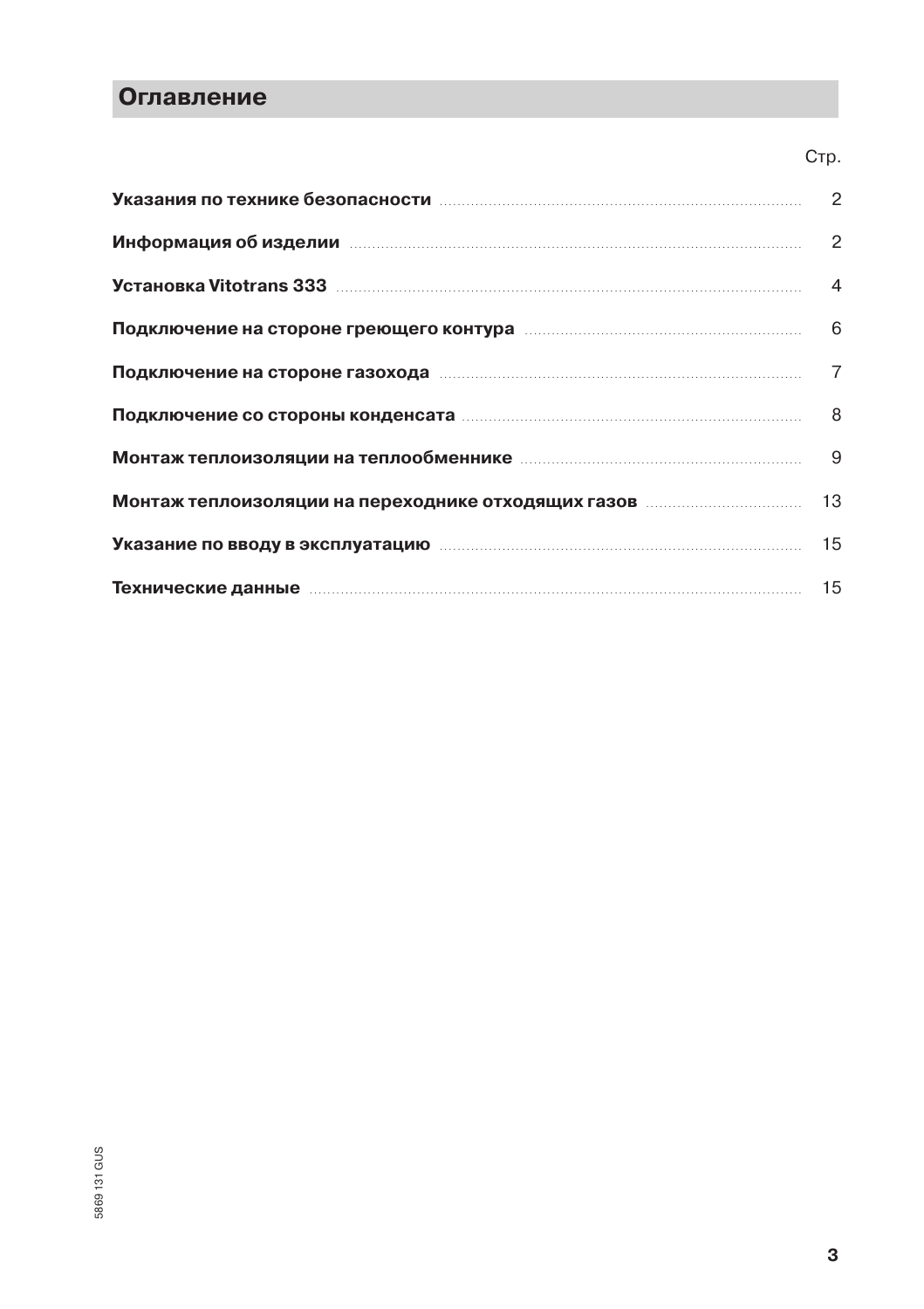# **Установка Vitotrans 333**



**(A) Патрубок отходящих газов** водогрейного котла **(В)** Уплотнительная лента

**© Соединительная манжета**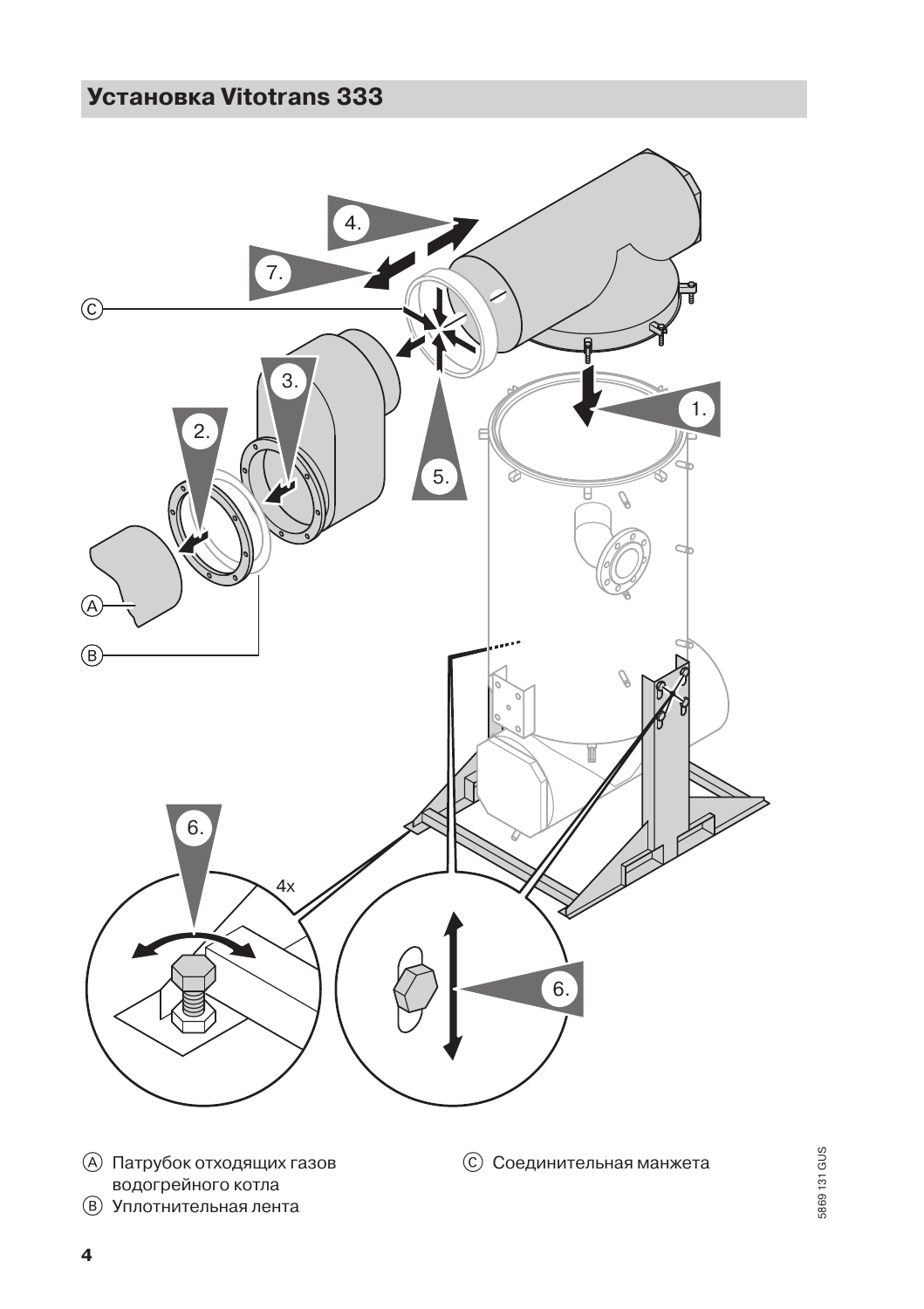### **Установка Vitotrans 333 (продолжение)**

#### **V**<sub>E</sub>a<sub>3</sub>a<sub>HMa</sub>

Соблюдать минимальные расстояния вокруг водогрейного котла (см. Инструкцию по монтажу водогрейного котла).

Теплообменник установлен на вертикальные направляющие с фундаментными плитами.

Для установки устройства нейтрализации конденсата и для удобства уборки котельной мы рекомендуем поставить водогрейный котел и Vitotrans 333 на цоколь минимальной высотой не менее 100 мм.

При недостатке места верхний выходной коллектор отходящих газов можно развернуть на 180°, а нижний выходной коллектор отходящих газов на 90° (поворачивать вместе с направляющими).

- 1. Верхний выходной коллектор отходяших газов закрепить на теплообменнике прилагаемыми винтами и гайками.
- 2. Приварить фланец к патрубку отходящих газов водогрейного котла.
- 3. Установить на фланец водогрейного котла переходник отходящих газов с уплотнительной лентой.
- 4. Насадить соединительную манжету на входной патрубок отходящих газов Vitotrans 333
- 5. Выровнять Vitotrans 333 позади переходника отходящих газов таким образом, чтобы патрубки отходящих газов находились на одной высоте и соосно на расстоянии ок. 20 мм друг от друга.

6. Незначительные неровности пола компенсировать с помощью компенсационных винтов фундаментных плит.

При использовании звукопоглощающего основания котла подогнать Vitotrans 333 по высоте с помощью регулируемых по высоте направляющих.

7. Надвинуть на зазор между патрубками отходящих газов соединительную манжету.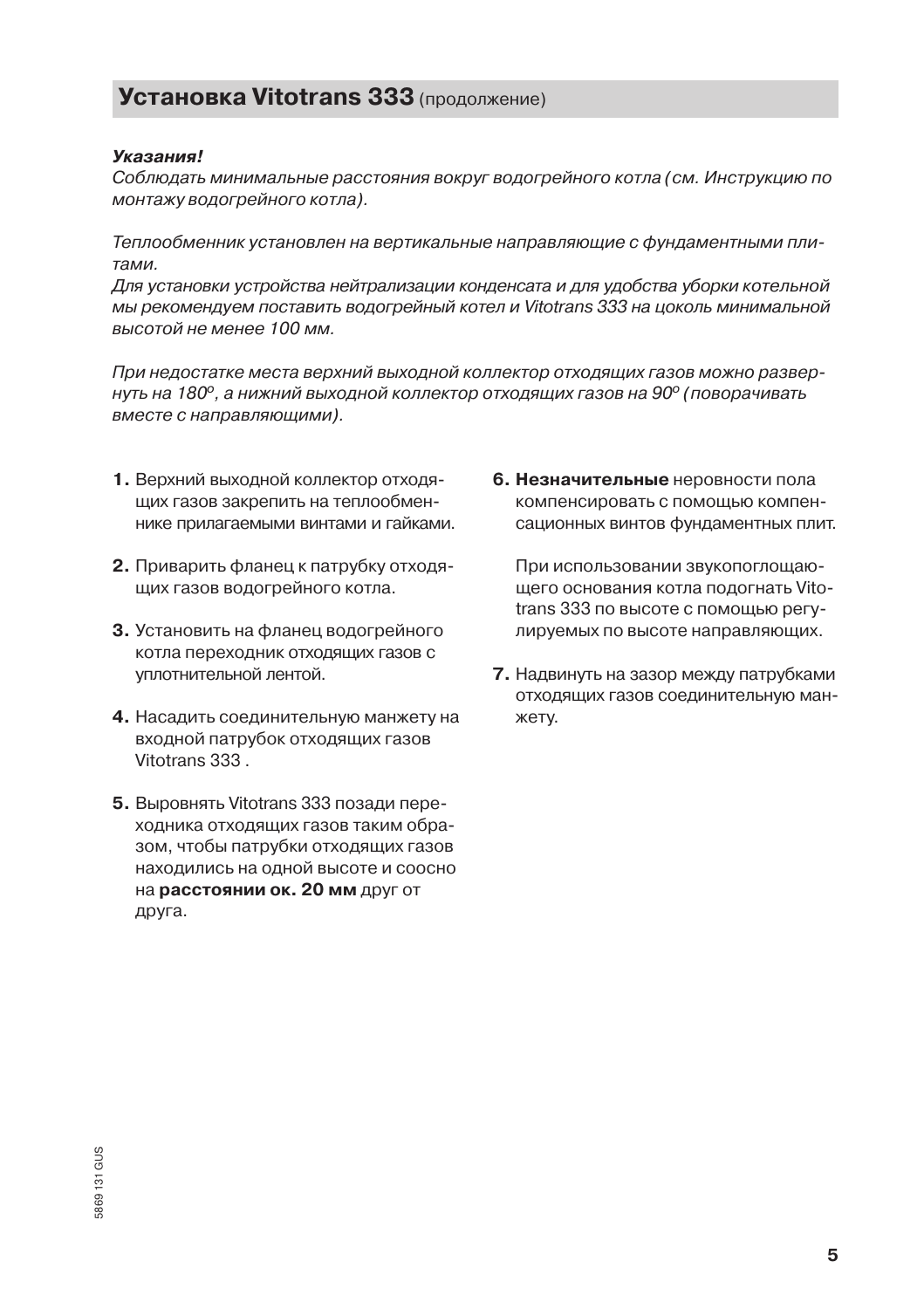### Подключение на стороне греющего контура

### ∧ Указание по технике безопасности!

Предохранить подключения от воздействия изгибающих или скручивающих усилий.

#### Указание!

Снять с корпуса теплообменника пакет с фирменной табличкой и сохранить его.



**В)** Спускной патрубок

5869131 GUS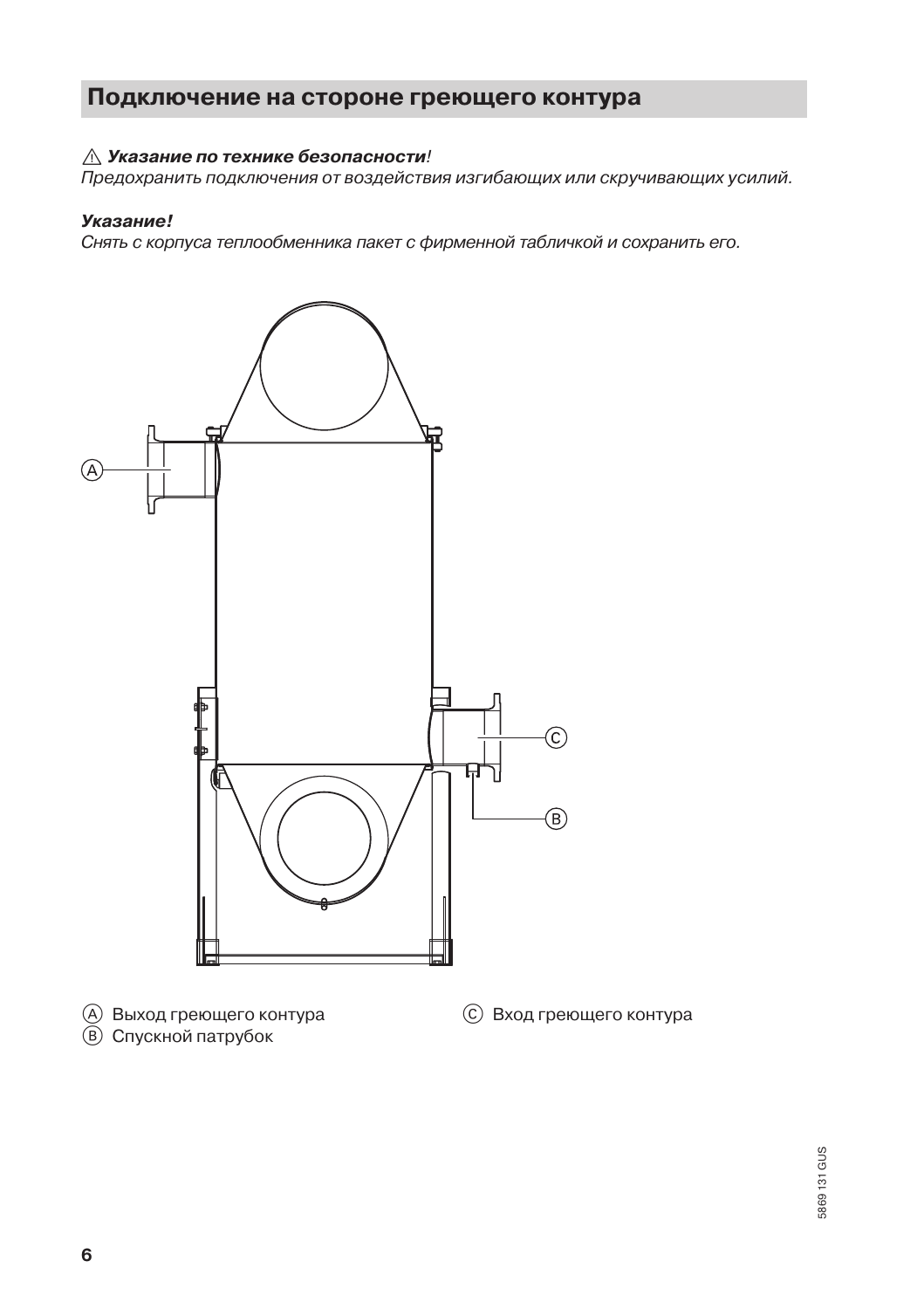### Подключение на стороне газохода

### ∧ Указание по технике безопасности!

Присоединение трубы газохода к Vitotrans 333 должно быть произведено через соединительную манжету без воздействия сил. Не прихватывать или приваривать соединяемые поверхности.



- (A) Переходник отходящих газов
- (В) Входной патрубок отходящих газов
- 1. Установить на вытяжку отходящих газов Vitotrans 333 соединительную манжету (принадлежность).
- 2. Трубу газохода установить на соединительную манжету и кратчайшим путем проложить ее с подъемом (не менее 3°)
- к дымовой трубе.

869131 GUS

Избегать при этом образования резких изгибов.

- © Вытяжка отходящих газов
- 3. Уплотнить трубу газохода.

### ∧ Указание по технике безопасности!

Места соединения трубы газохода должны быть газонепроницаемыми (при давлении до 1000 Па).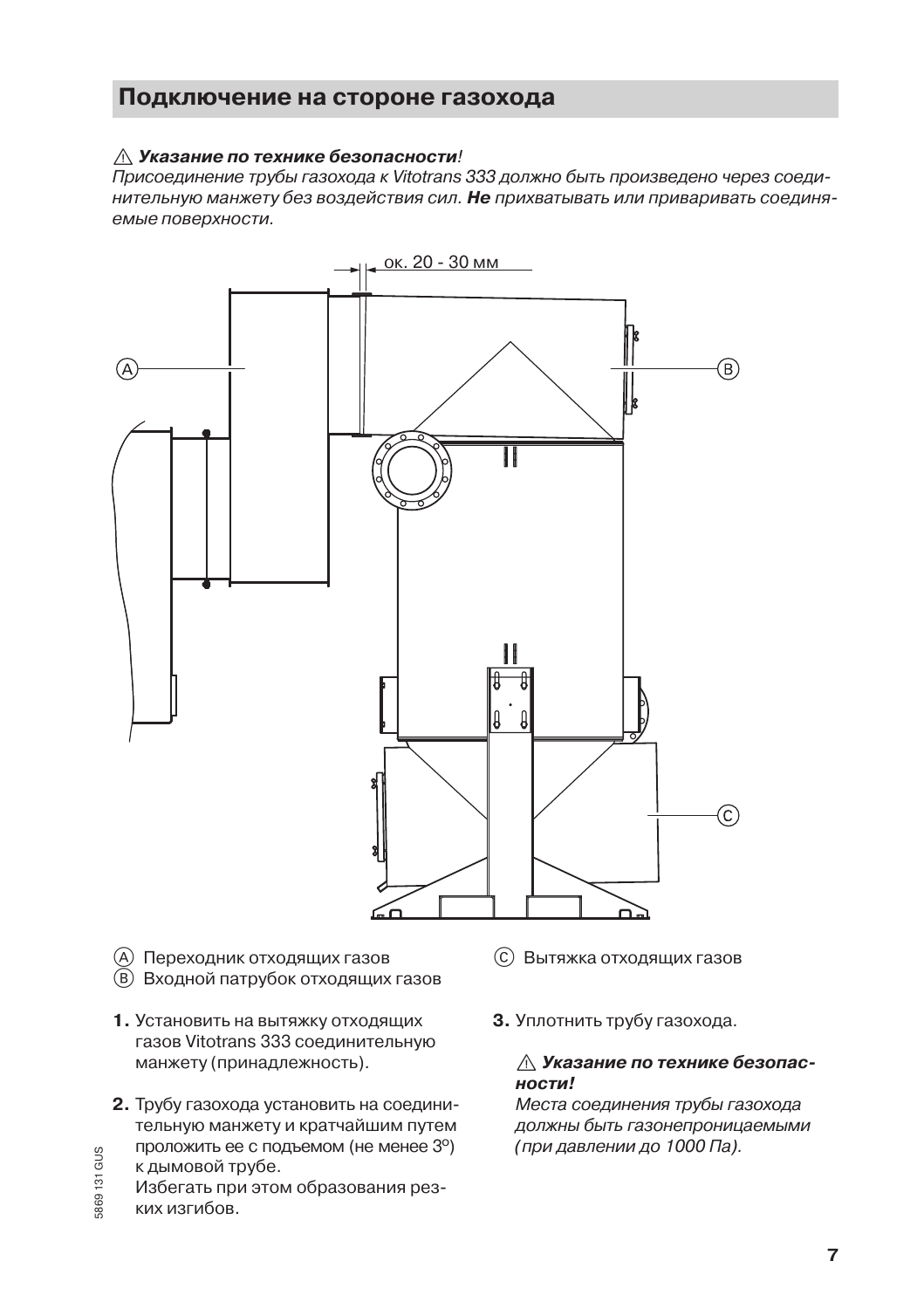### Подключение со стороны конденсата

#### **V**KA33HMal

Vitotrans 333 работает с отдельным устройством нейтрализации конденсата. При установке устройства нейтрализации конденсата придерживаться также инструкций по монтажу и эксплуатации устройства нейтрализации конденсата.



- **(A)** Конденсатоотводчик
- 1. Штатный пластиковый шланг присоединить к конденсатоотводчику Vitotrans 333 через сифон.

#### ∧ Указание по технике безопасности!

Присоединение через сифон необходимо для исключения возможности выхода отходящих газов.

- 2. Присоединить устройство нейтрализации конденсата к пластиковому шлангу.
- 3. Присоединить устройство нейтрализации конденсата через сифон к канализационной сети.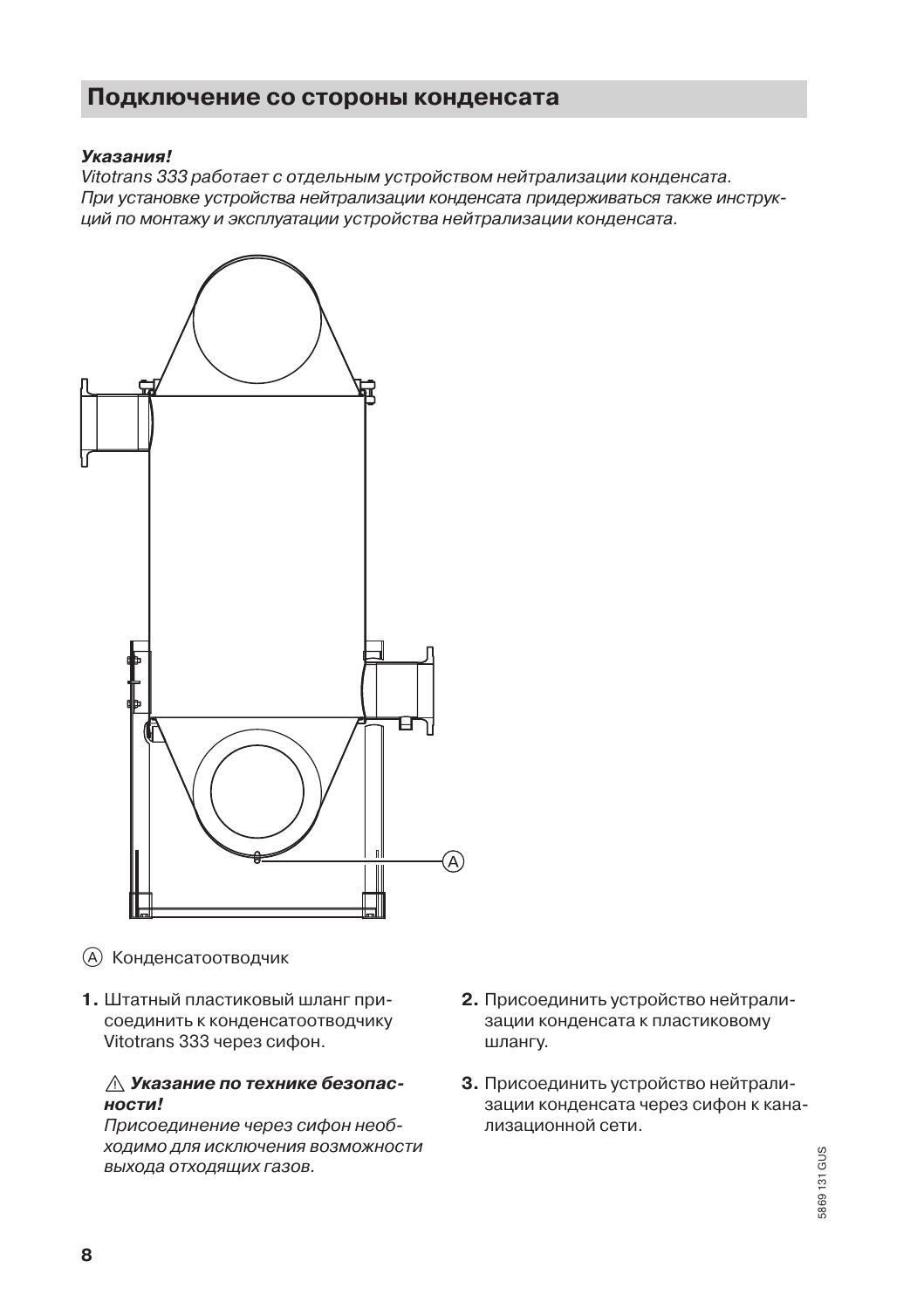## Монтаж теплоизоляции на теплообменнике

#### Указания!

Теплоизоляцию монтировать только после подключения всех трубопроводов.

Все принадлежности, необходимые для монтажа теплоизоляции, находятся в ее упаковке.

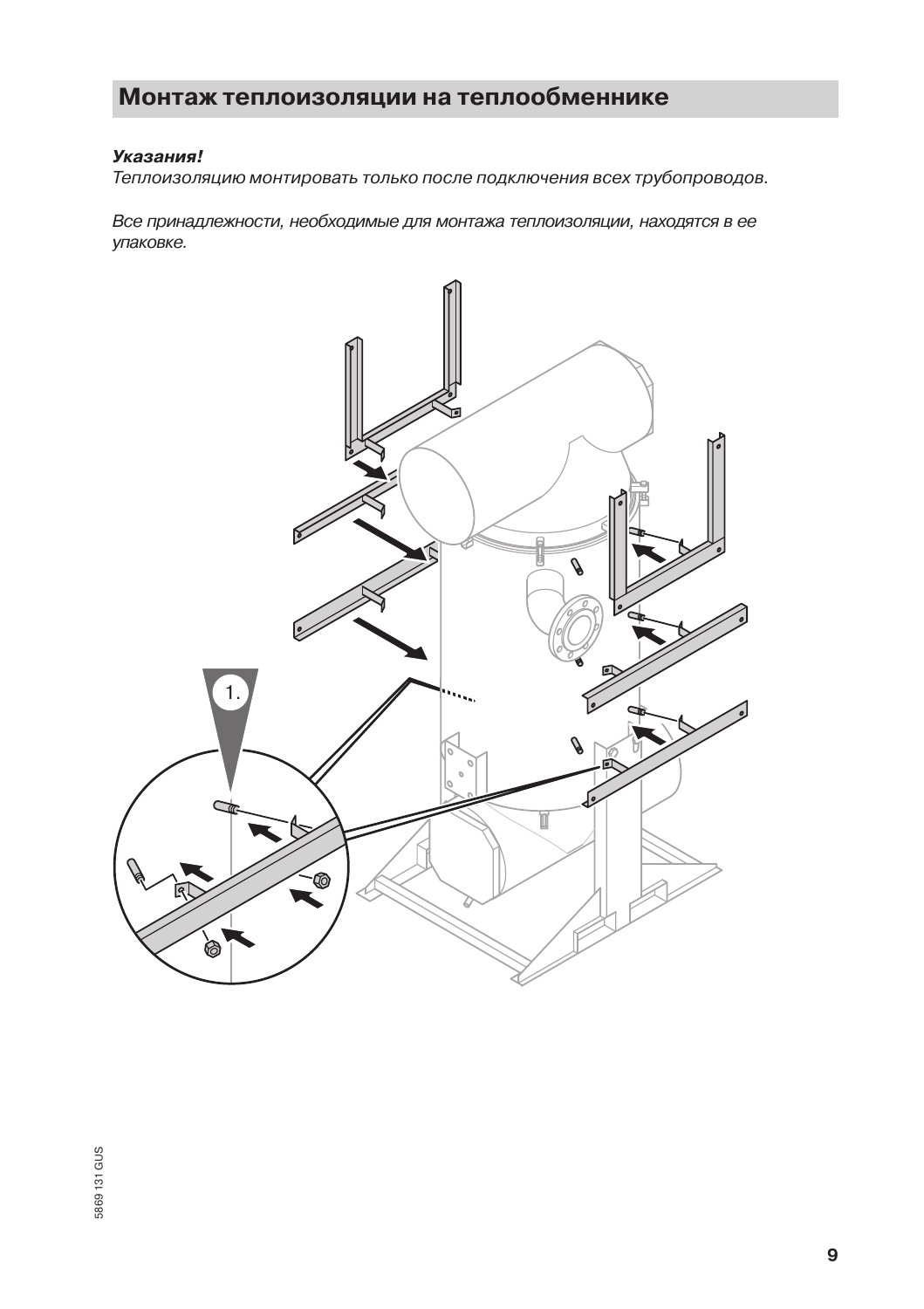# Монтаж теплоизоляции на теплообменнике (продолжение)



**(A)** Стекломат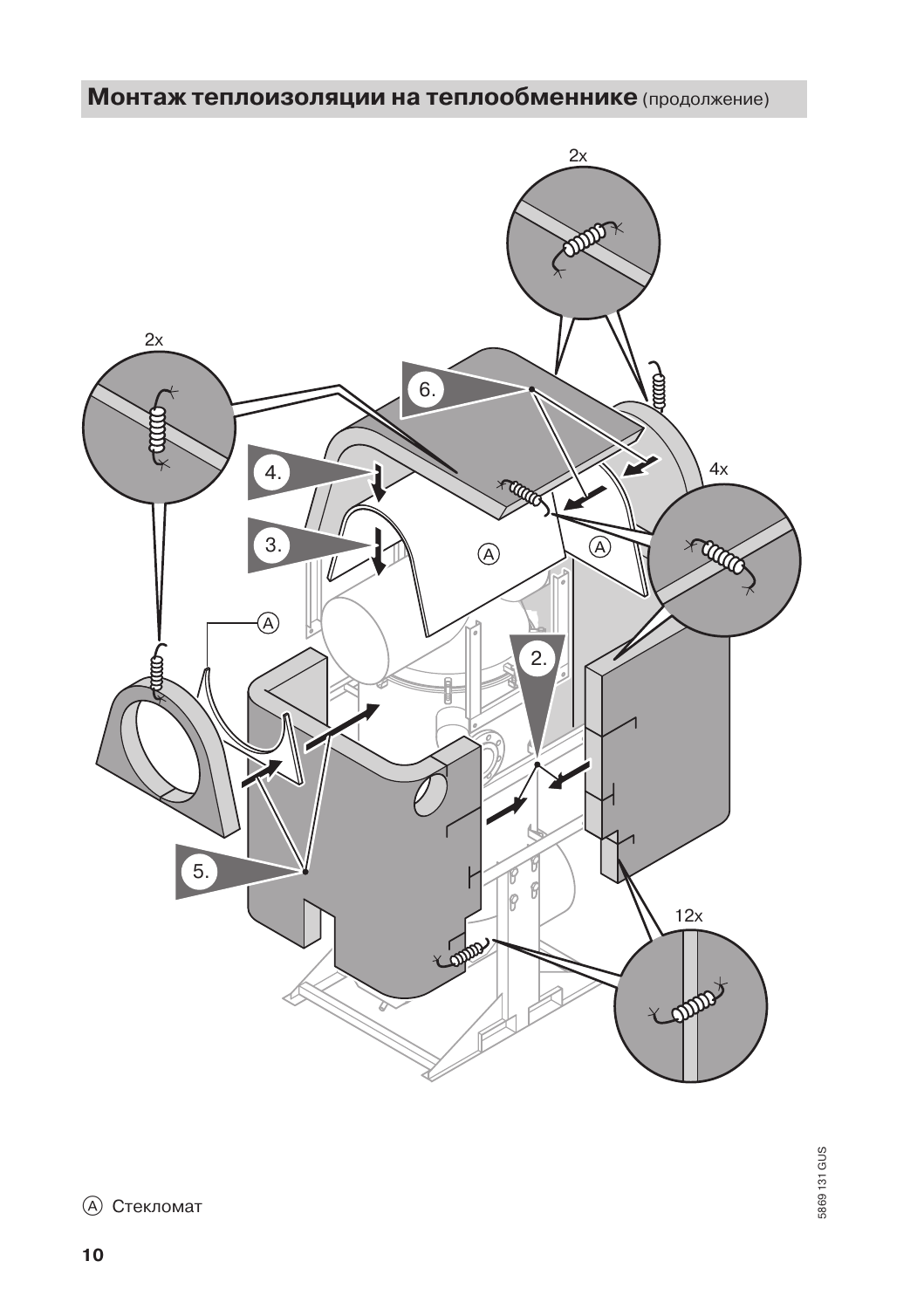# Монтаж теплоизоляции на теплообменнике (продолжение)

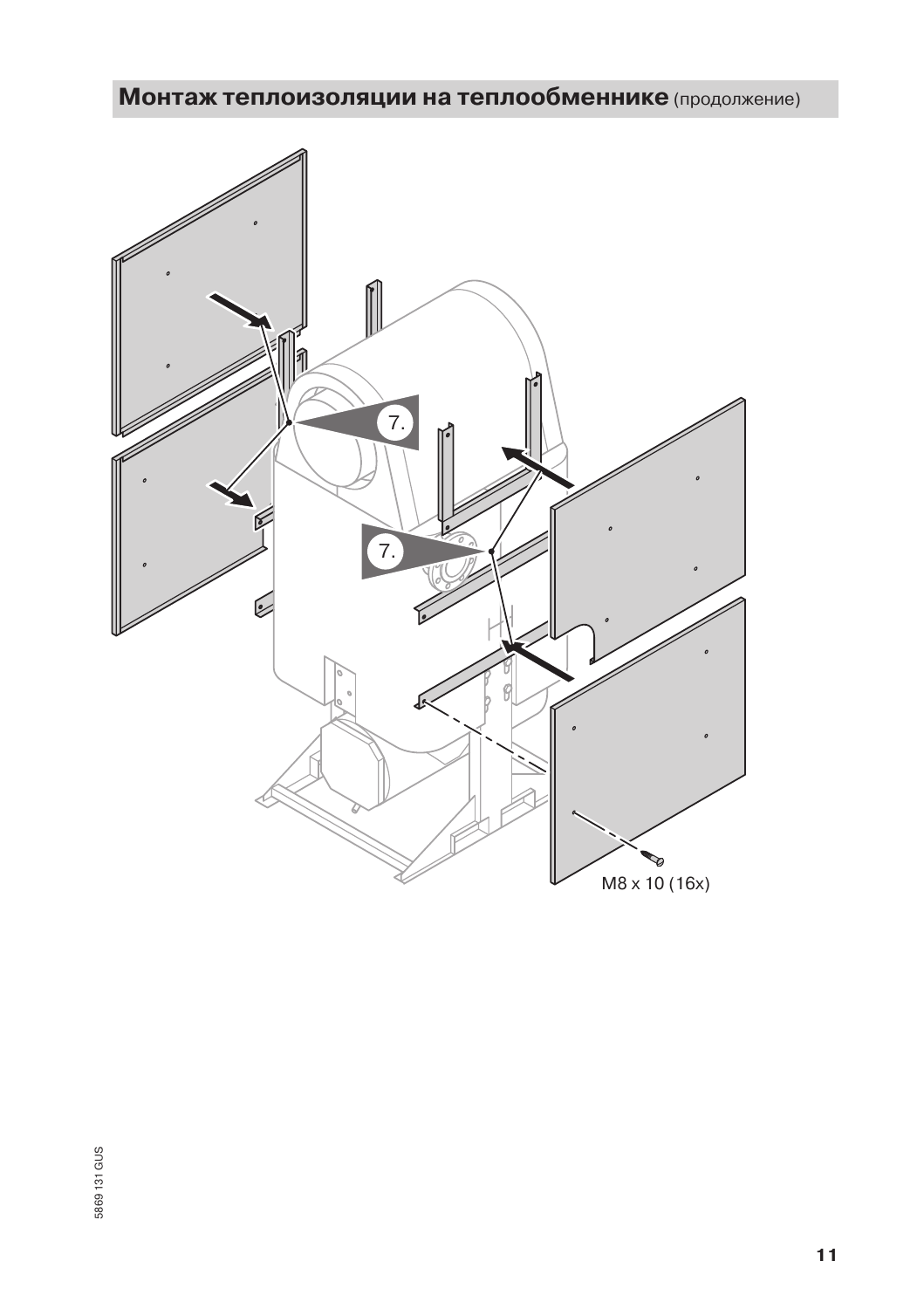Монтаж теплоизоляции на теплообменнике (продолжение)



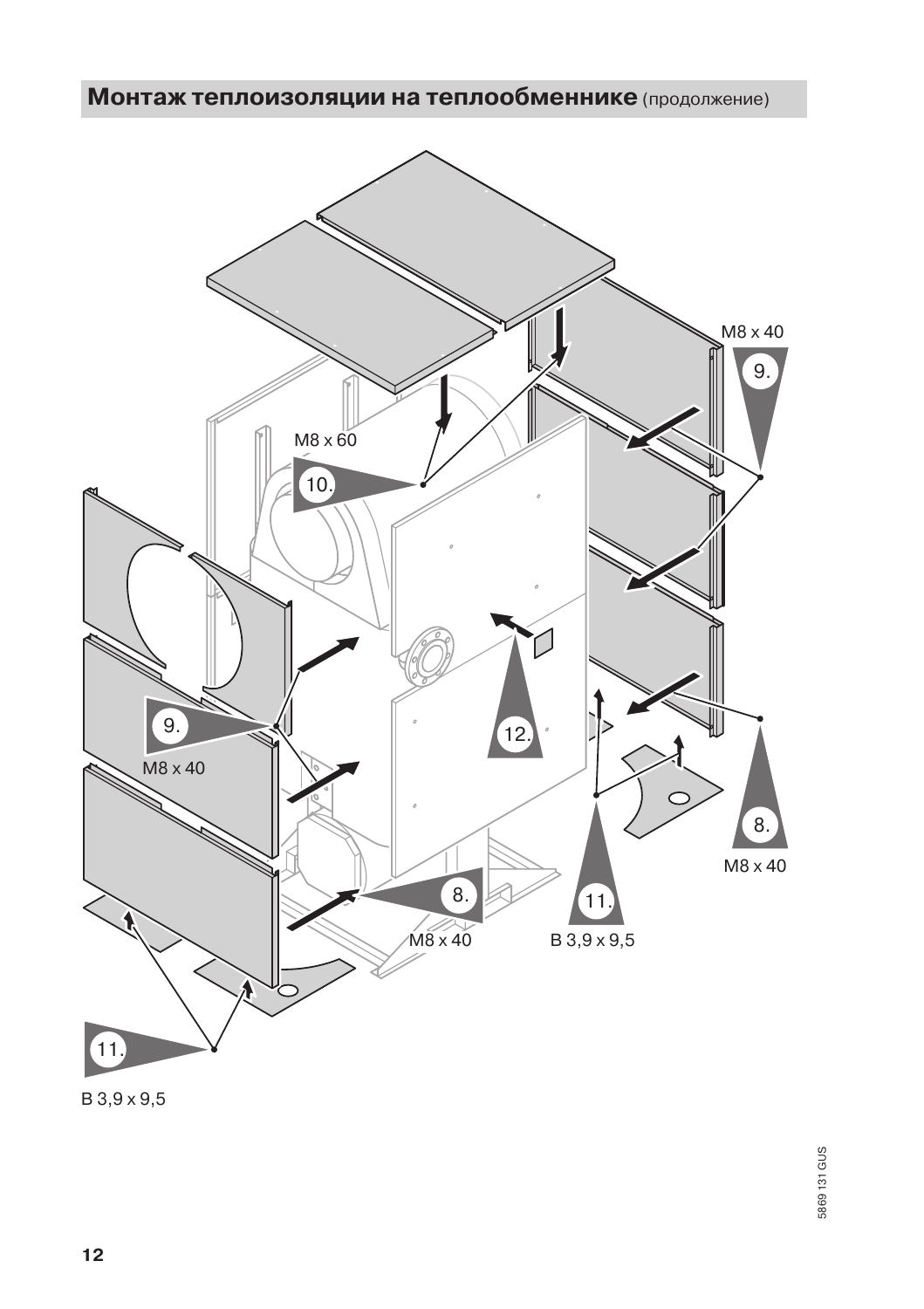### Монтаж теплоизоляции на переходнике отходящих газов



- 1. Наложить на переходник отходящих газов стекломат.
- 2. Наложить на переходник отходящих газов теплоизоляционный мат и закрепить его натяжными пружинами.
- 5869131 GUS 3. Наложить на патрубки отходящих газов стекломаты.
- 4. Надвинуть стекломаты на патрубки отходящих газов.
- 5. Надвинуть теплоизоляционные маты на патрубки отходящих газов и закрепить каждый четырьмя натяжными пружинами.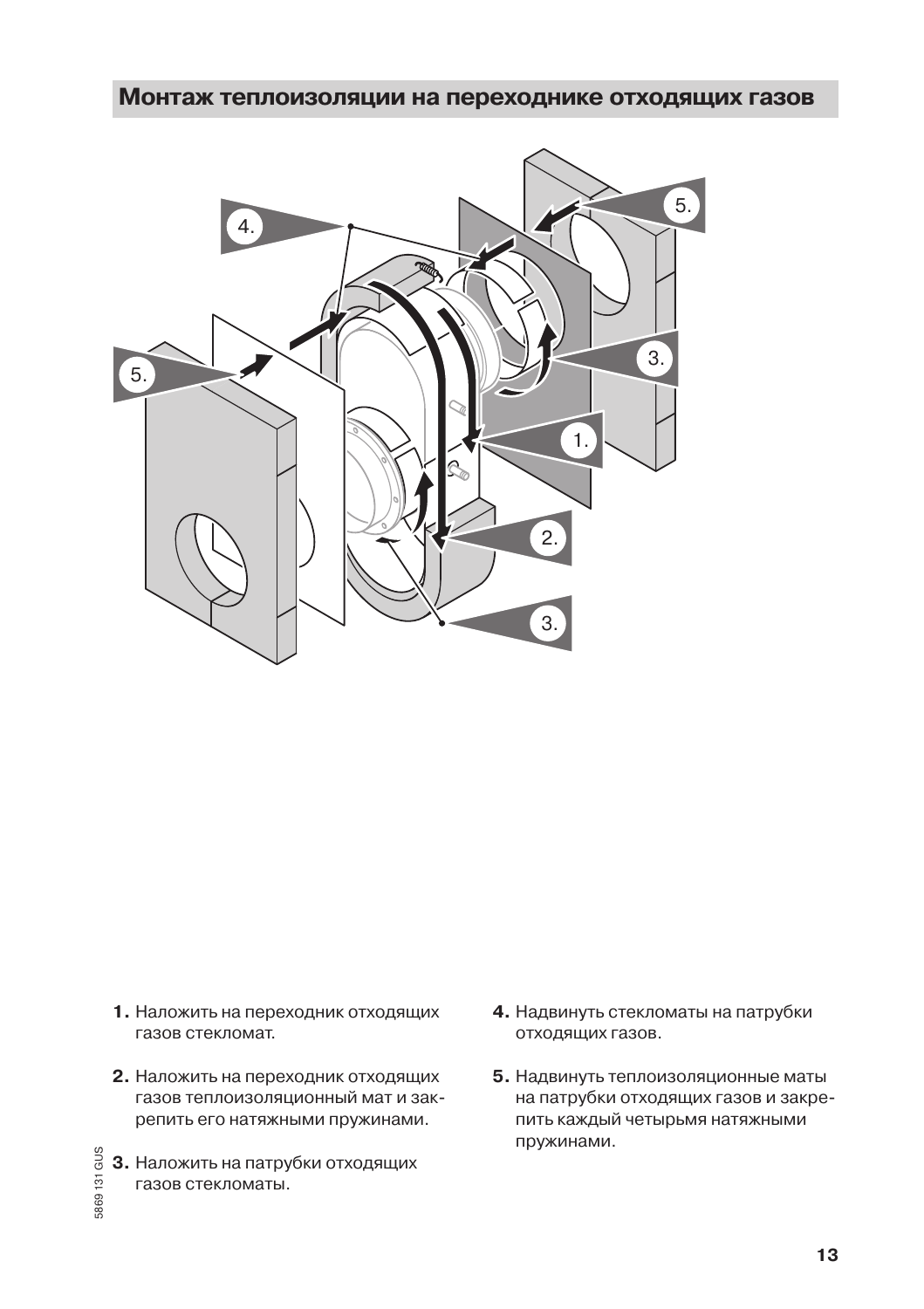### Монтаж теплоизоляции на переходнике отходящих газов

(продолжение)

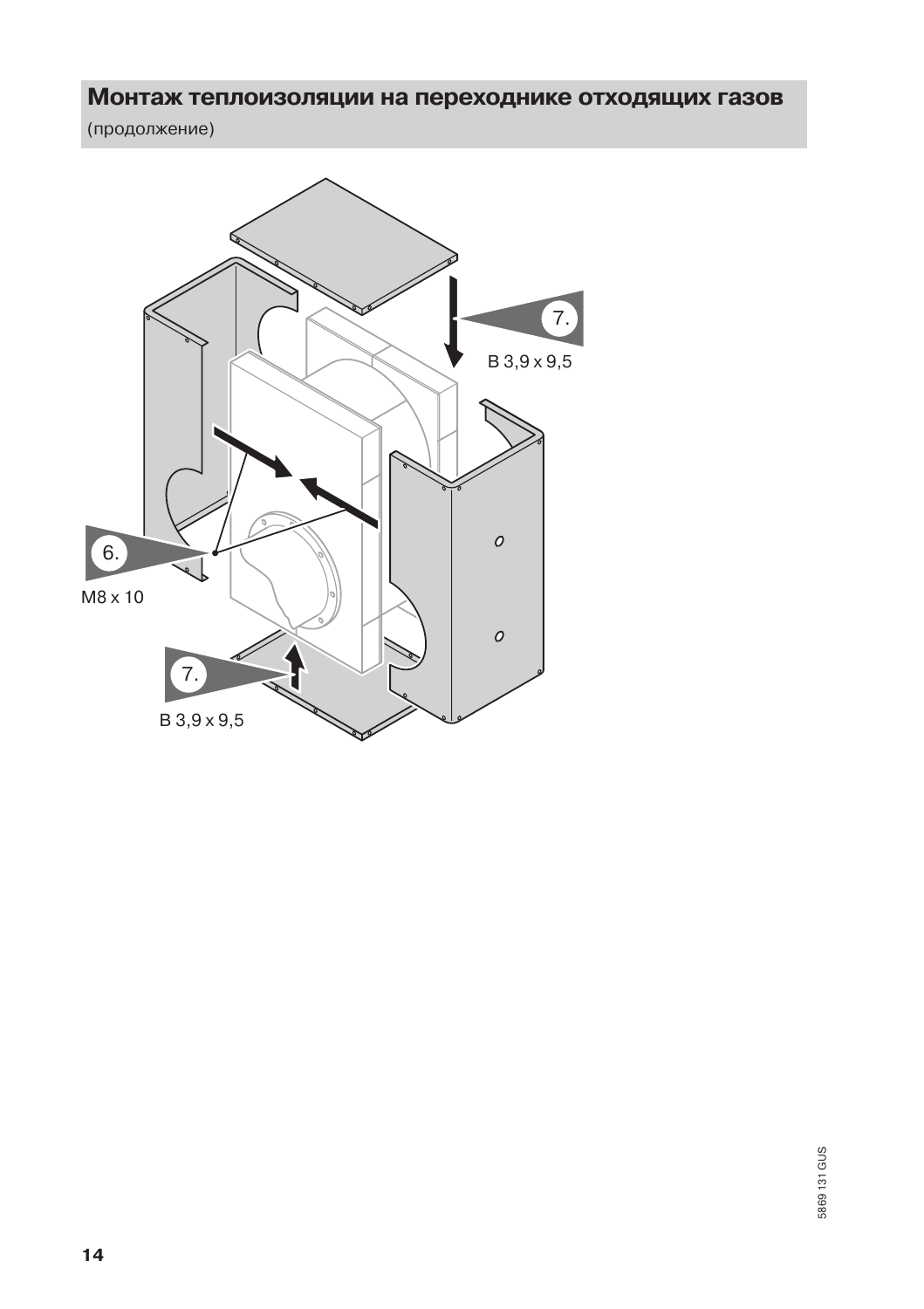# Указания по вводу в эксплуатацию



См. Инструкцию по сервисному обслуживанию

### Технические данные

| для водогрейных<br>котлов номиналь-<br>ной тепловой<br><b>МОЩНОСТЬЮ</b> | от, кВт<br>до, кВт                       | 1860<br>2100             | 2300<br>2600             | 2900<br>3200             | 3500<br>3900             | 4100<br>4500             | 4700<br>5300             | 5900<br>6600             |
|-------------------------------------------------------------------------|------------------------------------------|--------------------------|--------------------------|--------------------------|--------------------------|--------------------------|--------------------------|--------------------------|
| Подключения<br>теплообменника                                           |                                          |                          |                          |                          |                          |                          |                          |                          |
| Вход и выход<br>теплоносителя                                           | Ру 16 Ду                                 | 150                      |                          | 200                      |                          | 200                      |                          | 250                      |
| Спускной патрубок                                                       | R (внутр.<br>резьба)                     | $1\frac{1}{4}$           |                          | $1\frac{1}{4}$           |                          | $1\frac{1}{4}$           |                          | $1\frac{1}{4}$           |
| Конденсато-<br>ОТВОДЧИК                                                 | R (наружн.<br>резьба)                    | $1\frac{1}{4}$           |                          | $1\frac{1}{4}$           |                          | $1\frac{1}{4}$           |                          | $1\frac{1}{4}$           |
| Допустимое ра-<br>бочее избыточ-<br>ное давление                        | бар                                      | 6 или 10                 |                          | 6 или 10                 |                          | 6 или 10                 |                          | 6 или 10                 |
| Испытательное<br>избыточное<br>давление                                 | бар                                      | 9,5 или 16               |                          | 9,5 или 16               |                          | 9,5 или 16               |                          | 9,5 или 16               |
| Патрубок отходя-<br>щих газов                                           | внутр. ∅, мм                             | 495                      |                          | 595                      |                          | 695                      |                          | 795                      |
| Сопротивление<br>на стороне топ.<br>газов                               | от, Па<br>до, Па<br>от, мбар<br>до, мбар | 100<br>130<br>1,0<br>1,3 | 150<br>190<br>1,5<br>1,9 | 140<br>170<br>1,4<br>1,7 | 200<br>250<br>2,0<br>2,5 | 190<br>230<br>1,9<br>2,3 | 250<br>320<br>2,5<br>3,2 | 300<br>380<br>3,0<br>3,8 |